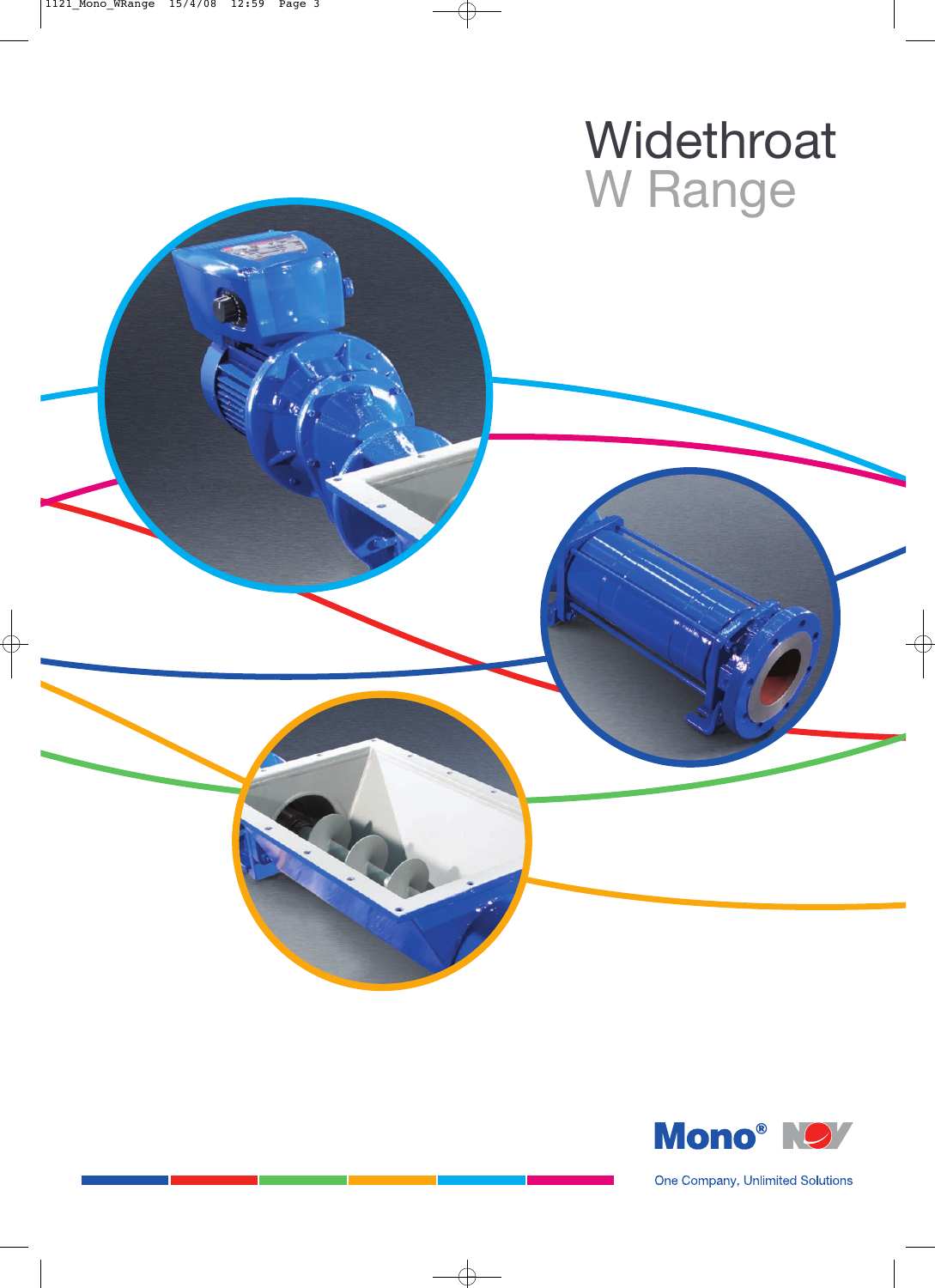# **The Widethroat W Range**

#### **The Mono Pedigree**

Mono have been at the forefront of progressing cavity pump design since 1935. With the experience gained from over 70 years we are able to reflect the varying needs of our extensive customer base worldwide. And an all-round efficiency and quality which our customers demand, and to which we are committed.

A long term commitment which is underlined by our attainment, in 2001, of ISO 9001:2000.

The W Range has been developed out of this commitment.

#### **Features and Benefits**

The design of the W range is such that many different applications can be handled. The standard design consists of an enlarged rectangular inlet with a screw conveyor to assist the product into the pumping element. Options exist that can modify the inlet with either large diameter augers, integral bridge breakers or both.

Pumps are available in most cases as Monobloc® (close coupled) or as a bareshaft pump.

Dry solids approaching 40% can be handled by the pumps when fitted with either the integral bridge breakers or large augers.

The pump has been designed to facilitate maintenance through its simple design and the use of a plug in shaft facility.

The pumps are available in a range of materials to ensure a wide variety of products can be handled. Shaft sealing is a hard faced, single mechanical seal, with packed gland available as an option.



### **Widethroat W Range**

The Widethroat range has been designed to handle highly viscous materials such as sludges, slurries, thick non-flowing pastes and de-watered sludge cake with viscosities up to 1,000,000 cP.

The range is based on single, two, four, six and eight stage pumps which can develop pressures up to 48 bar and capacities up to 215m<sup>3</sup>/h.

For the many difficult and varied applications encountered, the pumps are run at a relatively slow speed, therefore the pump will handle shear sensitive products with minimal product damage, abrasive solids in suspension and highly viscous materials.

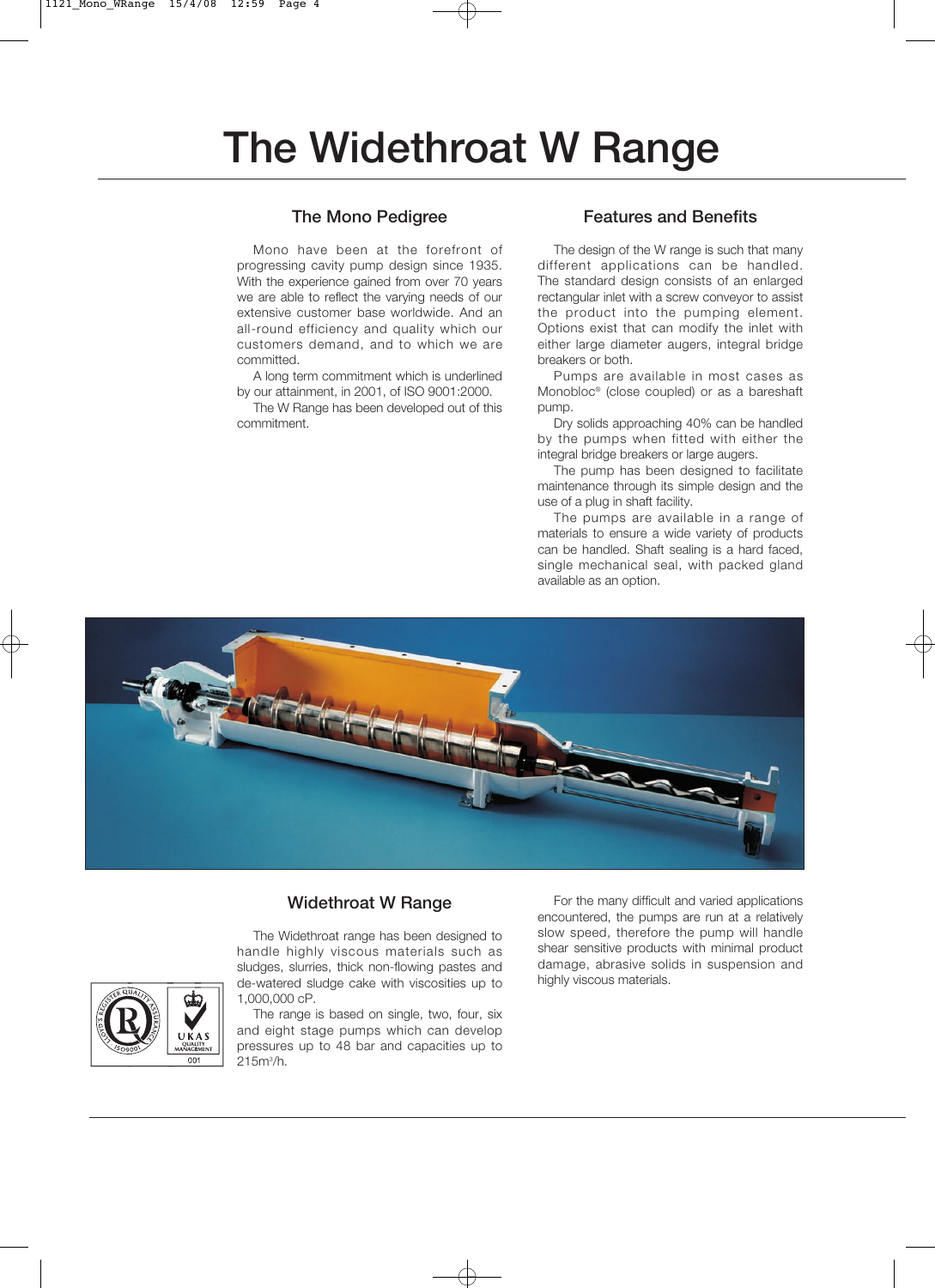## **Performance Data**

**Typical Performance Data for the Widethroat W range**



#### NOTES:

- 1. The tabulated performance data shown is based upon handling clean water at  $20^{\circ}$ C.
- 2. For guidance in selection of a pump for use with other fluids of varying abrasion and viscosity refer to Mono Pumps Ltd., Audenshaw, Manchester.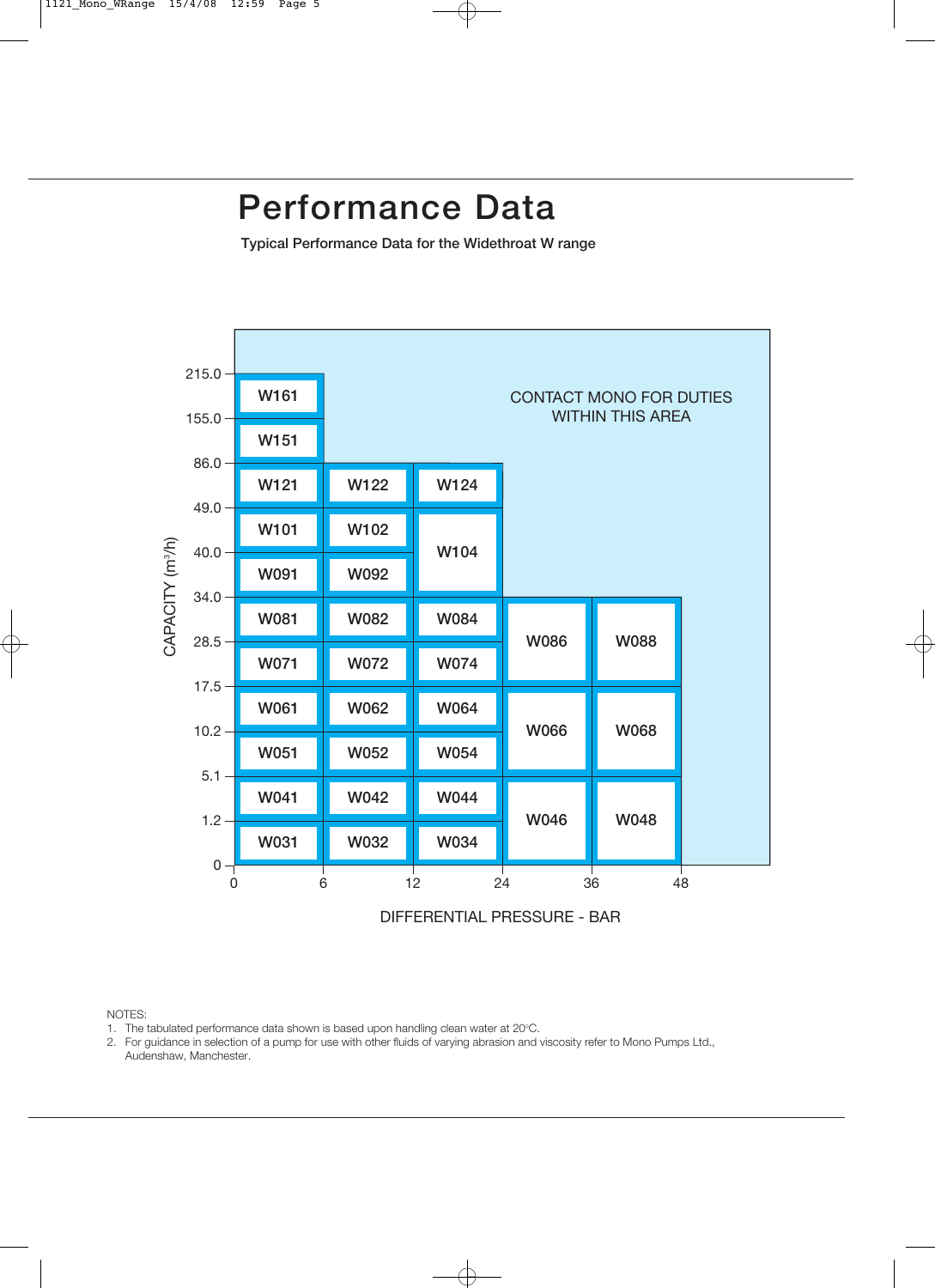## **Widethroat W Range Applications**



A W064 model installed at a sewage treatment works to control sewage odours, caused by a belt press feeding dewatered sludge cake directly onto an open-air conveyor and into an open skip for disposal. The cast iron W064, with an integral bridge breaker fitted as an option, delivers the sludge cake at the required rate of 2.5m<sup>3</sup>/h and pressures of up to 12 bar. It operates eight hours per day, six days a week and daily fills up the four enclosed skips with sludge cake.

Problems arose at a water treatment works with the discharge of sludge cake by chute into a mobile skip for disposal on landfill sites. As the sludge is a relatively immobile solid, the only way to load the skip evenly was by manually raking it out. The installation of a W054 pump loads the skip via a 15 metre long, 150mm diameter flexible hose, and the non-pulsating nature of the pump provides an even output of 1.5m<sup>3</sup>/h. As the pump operates at a pressure of 1 bar, it compresses the cake still further. Significant cost savings are achieved as a result - the skip now holds 6 tonnes rather than 4.5.





A custom-built W082 is speeding up waste disposal at a Scottish tannery. Previously the 'fleshings' were shovelled manually from the processing area to a skip, this method was highly labour intensive. The cast iron W range pump with large auger and hopper were specially modified in order to handle this difficult material. The fleshings waste is gravity fed into the hopper, then pumped at 5.5m<sup>3</sup>/h at a pressure of 3 bar, along 30m of pipe direct to an outside skip for disposal.

A total of 9 stainless steel W range pumps have been installed at a plant in Greenwich to handle highly viscous materials and transfer it along several hundred metres of pipework. Operating at speeds of between 123rpm and 196rpm, delivering gluten at a capacity of 4.5m<sup>3</sup>/h to 40.5m<sup>3</sup>/h and pressures of 3 to 8 bar. Extreme reliability was specified by the customer, as the pumps have to operate 24 hours a day, seven days a week with minimum downtime for repairs.

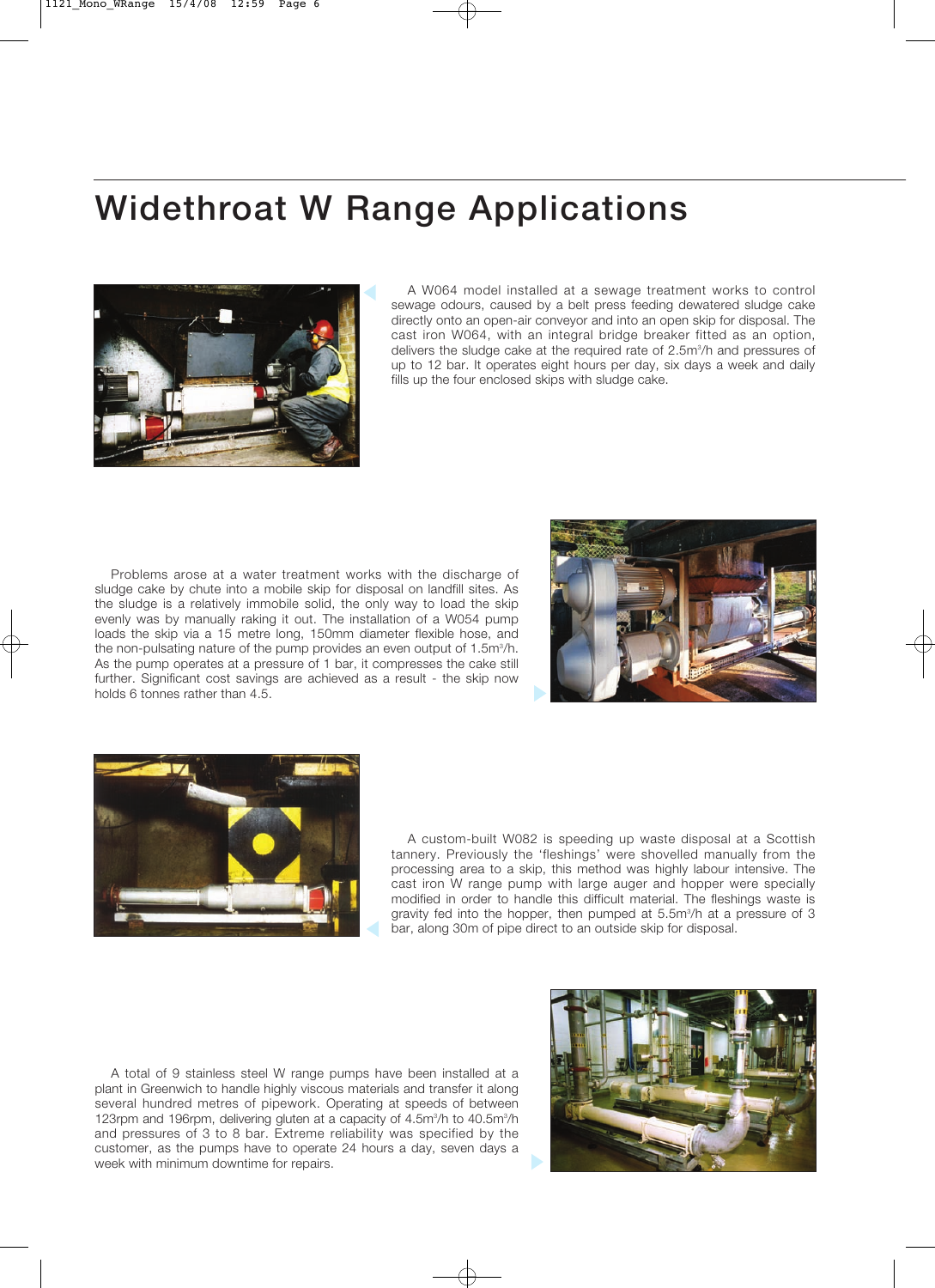

A customer, producing mechanically deboned meats, which are frozen before export to food manufacturers worldwide, has installed a stainless steel W062 pump. The meat puree is gravity fed into the inlet hopper for transfer to the freezer plates. The efficiency of the freezing system relies on a constant flow rate of 5 tonnes per hour, to prevent the plates standing idle or a delay further up the line.

This site's sludge dewatering unit, installed at a large sewage treatment works, is a belt thickening system, comprising 3 x 3m wide belt of 0.7mm mesh, located above a collection sump. As the dewatered sludge reaches the end of the belt it is deposited into the inlet hopper of the W072 pump and transferred to holding tanks at 14m3/h. Ideal for thick non-flowing sludges and slurries the W range incorporates an auger system which help to feed the sludge to the pumping element without bridging or blocking.





A leading designer and manufacturer of machinery for producing savoury pies, pasties and sausage rolls is incorporating stainless steel W032 pumps into its sausage roll manufacturing machines. Transferring prepared sausage meat in a continuous uniform length to the pastry casing at a capacity of between 5-10m3/h, the W range features an auger feeding system to ensure the sausage meat is consistently fed from the extended hopper inlet to the pumping element.

## **Total Quality- Guaranteed**

It is the policy of Mono Pumps Ltd. to achieve Total Quality performance in every aspect of customer service.

This commitment to quality, which has been recognised by our attainment of ISO 9001 Part 1 of Lloyds Register of Quality Assurance, can be seen in the high standards of pre and post sales support which we offer.



We use the latest technology, such as computer-based flexible manufacturing systems, computerised bar stores and information systems.

These control systems are supported by advanced manufacturing facilities, for example, a comprehensive stator manufacturing plant, to ensure that we always produce pumps and parts to a consistently high standard.

By using only genuine Mono spares you automatically reduce the risk of pump breakdown and preserve the full Mono guarantee. Mono spares result in lower fitting costs, greater efficiency, reduced running costs and longer pump life - as well as guaranteed quality and value for money.

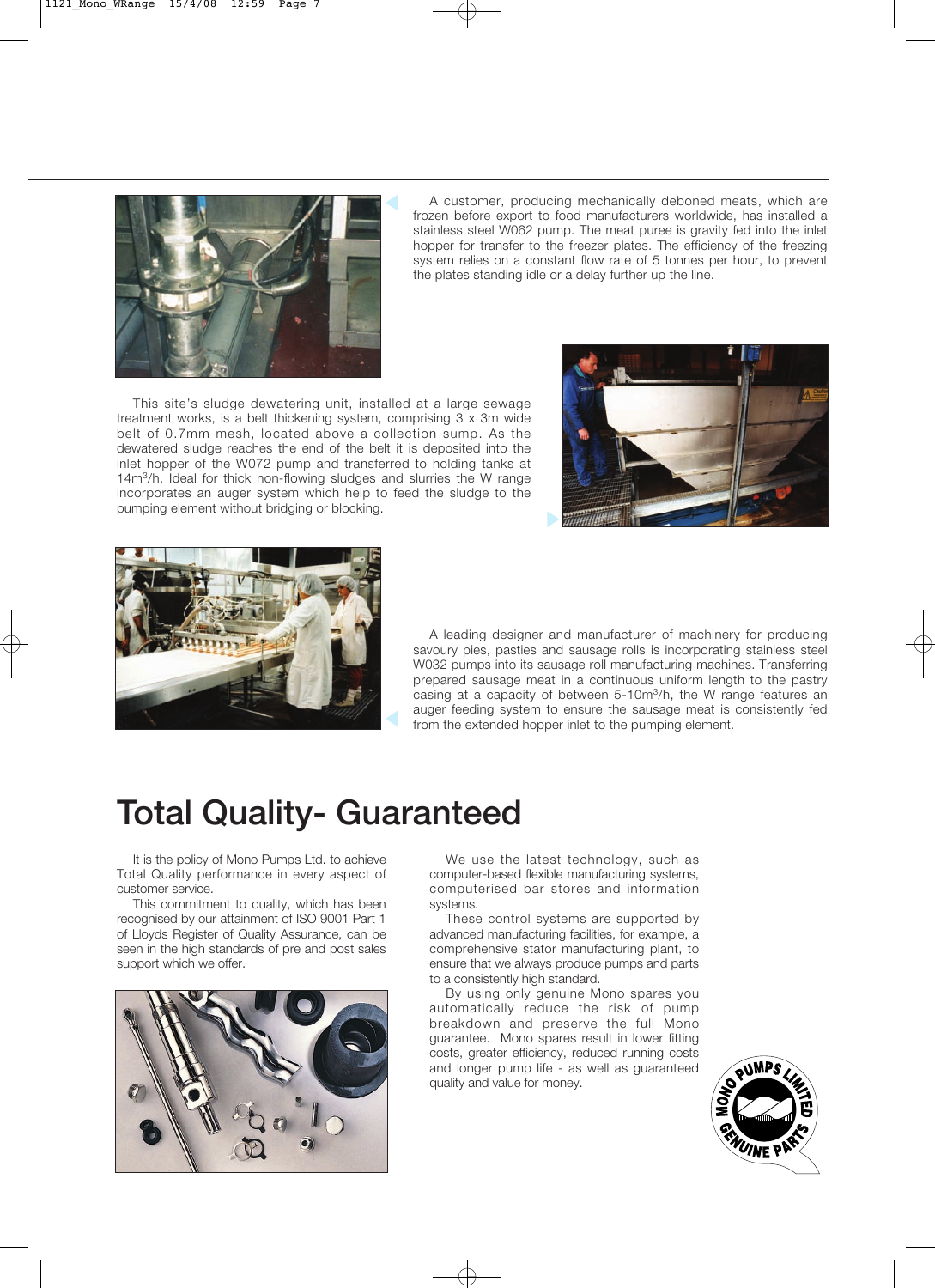# **W Range Pump Coding**

| <b>FEATURES</b>                 | <b>DESCRIPTION</b>                               |                |   |        |                                  | STD. VAR.<br><b>BASIC PUMP CODING</b> |   |                              |              |     |          |  |  |  |  |  |
|---------------------------------|--------------------------------------------------|----------------|---|--------|----------------------------------|---------------------------------------|---|------------------------------|--------------|-----|----------|--|--|--|--|--|
|                                 |                                                  | 1              |   |        | $2 3 4 5 6 7 8 9 10$ 12 13 14 15 |                                       |   |                              |              |     |          |  |  |  |  |  |
| <b>BODY MATERIALS</b> Cast Iron |                                                  | С              |   |        |                                  |                                       |   |                              |              |     |          |  |  |  |  |  |
|                                 | <b>Stainless Steel</b>                           | $\overline{s}$ |   |        |                                  |                                       |   |                              |              |     |          |  |  |  |  |  |
| PUMP DESIGN                     | Widethroat                                       |                | W |        |                                  |                                       |   |                              |              |     |          |  |  |  |  |  |
|                                 | 1.2m <sup>3</sup> /h @ 350 rev/min               |                |   | 0      | 3                                |                                       |   |                              |              |     |          |  |  |  |  |  |
|                                 | 5.1m <sup>3</sup> /h @ 350 rev/min               |                |   | 0      | $\overline{4}$                   |                                       |   |                              |              |     |          |  |  |  |  |  |
| NOMINAL PUMP                    | 10.2m <sup>3</sup> /h @ 350 rev/min              |                |   | 0      | $\overline{5}$                   |                                       |   |                              |              |     |          |  |  |  |  |  |
| CAPACITY AT                     | 17.5m <sup>3</sup> /h @ 350 rev/min              |                |   | 0      | 6                                |                                       |   |                              |              |     |          |  |  |  |  |  |
| <b>MAXIMUM</b>                  | 28.5m <sup>3</sup> /h @ 350 rev/min              |                |   | 0      | 7                                |                                       |   |                              |              |     |          |  |  |  |  |  |
| <b>SPEED</b>                    | 34m <sup>3</sup> /h @ 300 rev/min                |                |   | 0      | 8                                |                                       |   |                              |              |     |          |  |  |  |  |  |
|                                 | 40m <sup>3</sup> /h @ 250 rev/min                |                |   | 0      | 9                                |                                       |   |                              |              |     |          |  |  |  |  |  |
| AND ZERO                        | 49m <sup>3</sup> /h @ 200 rev/min                |                |   | 1      | 0                                |                                       |   |                              |              |     |          |  |  |  |  |  |
| <b>PRESSURE</b>                 | 86m <sup>3</sup> /h @ 200 rev/min                |                |   | 1      | $\overline{2}$                   |                                       |   |                              |              |     |          |  |  |  |  |  |
|                                 | 155m <sup>3</sup> /h @ 200 rev/min               |                |   | 1      | 5                                |                                       |   |                              |              |     |          |  |  |  |  |  |
|                                 | 215m <sup>3</sup> /h @ 200 rev/min               |                |   | 1      | 6                                |                                       |   |                              |              |     |          |  |  |  |  |  |
|                                 | One                                              |                |   |        |                                  | 1                                     |   |                              |              |     |          |  |  |  |  |  |
|                                 | Two                                              |                |   |        |                                  | $\overline{2}$                        |   |                              |              |     |          |  |  |  |  |  |
| <b>PUMP</b>                     | Four                                             |                |   |        |                                  | 4                                     |   |                              |              |     |          |  |  |  |  |  |
| <b>STAGES</b>                   | Six                                              |                |   |        |                                  | 6                                     |   |                              |              |     |          |  |  |  |  |  |
|                                 | Eight                                            |                |   |        |                                  | 8                                     |   |                              |              |     |          |  |  |  |  |  |
|                                 |                                                  |                |   |        |                                  |                                       | Α |                              |              |     |          |  |  |  |  |  |
| PRIME MOVER                     | Monobloc                                         |                |   |        |                                  |                                       | B |                              |              |     |          |  |  |  |  |  |
| ARRANGEMENTS                    |                                                  |                |   |        |                                  |                                       | C |                              |              |     |          |  |  |  |  |  |
| <b>AND BUILD</b>                | <b>Body Options</b>                              |                |   |        |                                  |                                       | D |                              |              |     |          |  |  |  |  |  |
| <b>SELECTION</b>                | Bareshaft                                        |                |   |        |                                  |                                       | Н |                              |              |     |          |  |  |  |  |  |
|                                 | <b>Standard Auger</b>                            |                |   |        |                                  |                                       |   |                              |              |     |          |  |  |  |  |  |
| <b>MECHANICAL</b>               |                                                  |                |   |        |                                  |                                       |   | H                            |              |     |          |  |  |  |  |  |
| <b>SEAL PUMP</b>                | Large Auger                                      |                |   |        |                                  |                                       |   | D                            |              |     |          |  |  |  |  |  |
| <b>DESIGN</b>                   | <b>Bridge Breaker Drive Options</b>              |                |   |        |                                  |                                       |   | E                            |              |     |          |  |  |  |  |  |
|                                 | Standard                                         |                |   |        |                                  |                                       |   | $\overline{s}$               |              |     |          |  |  |  |  |  |
| PACKED GLAND                    | Large Auger                                      |                |   |        |                                  |                                       |   | L                            |              |     |          |  |  |  |  |  |
| PUMP DESIGN                     | <b>Bridge Breaker Drive Options</b>              |                |   |        |                                  |                                       |   | B<br>$\overline{\mathrm{c}}$ |              |     |          |  |  |  |  |  |
|                                 |                                                  |                |   |        |                                  |                                       |   |                              | $\mathbf{1}$ |     |          |  |  |  |  |  |
| <b>DESIGN NUMBER</b>            |                                                  |                |   |        |                                  |                                       |   |                              |              | A   |          |  |  |  |  |  |
| STATOR MAT'L                    | RA, RR etc.                                      |                |   |        |                                  |                                       |   |                              |              |     |          |  |  |  |  |  |
| ROTATING PARTS                  | 1, 3, 4, 5, 8                                    |                |   |        |                                  |                                       |   |                              |              |     | 3        |  |  |  |  |  |
|                                 | Cast Iron Widethroat size 06                     |                |   |        |                                  |                                       |   |                              |              |     |          |  |  |  |  |  |
| <b>TYPICAL BASIC</b>            | four stage. Mechanical seal,                     |                |   |        |                                  |                                       |   |                              |              |     |          |  |  |  |  |  |
| PUMP CODING                     | Monobloc Build C with Bridge                     |                |   | clwlol |                                  |                                       |   | 6 4 C E 1                    |              | A I | $\Delta$ |  |  |  |  |  |
|                                 | Breaker option E, Natural rubber                 |                |   |        |                                  |                                       |   |                              |              |     |          |  |  |  |  |  |
|                                 | stator, Code 4 rotating parts                    |                |   |        |                                  |                                       |   |                              |              |     |          |  |  |  |  |  |
| PRIME MOVER                     | 'G' - Standard Bloc                              |                |   |        |                                  |                                       |   |                              |              |     |          |  |  |  |  |  |
|                                 | 'H' - Standard Bareshaft                         |                |   |        |                                  |                                       |   |                              |              |     |          |  |  |  |  |  |
| <b>AND PORT</b>                 | 'C' - Bareshaft - Mono Australia Only            |                |   |        | $C[W 0 6 4 C E 1 A 4$ G          |                                       |   |                              |              |     |          |  |  |  |  |  |
| <b>OPTIONS</b>                  | 'A' - ANSI + Access Ports                        |                |   |        |                                  |                                       |   |                              |              |     |          |  |  |  |  |  |
|                                 | 'E' - Standard ANSI                              |                |   |        |                                  |                                       |   |                              |              |     |          |  |  |  |  |  |
|                                 | 'J' - Japan                                      |                |   |        |                                  |                                       |   |                              |              |     |          |  |  |  |  |  |
|                                 | FULL PUMP CODING TO BE STAMPED ON PUMP NAMEPLATE |                |   |        |                                  |                                       |   |                              |              |     |          |  |  |  |  |  |



### **Stators:**

Various options available including Natural (A) and Nitrile (R) rubber. Special materials can be supplied for difficult applications.

## **Rotors:**

Standard rotors are available in either tool steel with hard chrome plate (hcp) and stainless steel with or without hcp. Special rotor materials can be supplied to suit the product being pumped.

## **Sealing:**

Hard faced, single mechanical seal is standard, packed gland available as an option.

## **Drives:**

Close coupled (Monobloc) or direct drive fixed and v/speed motors available.

## **Options:**

Integral bridge breakers, large auger conveyors and hopper sizes to suit application.

### **Accessories:**

Relief valves and product sensing equipment can be readily supplied.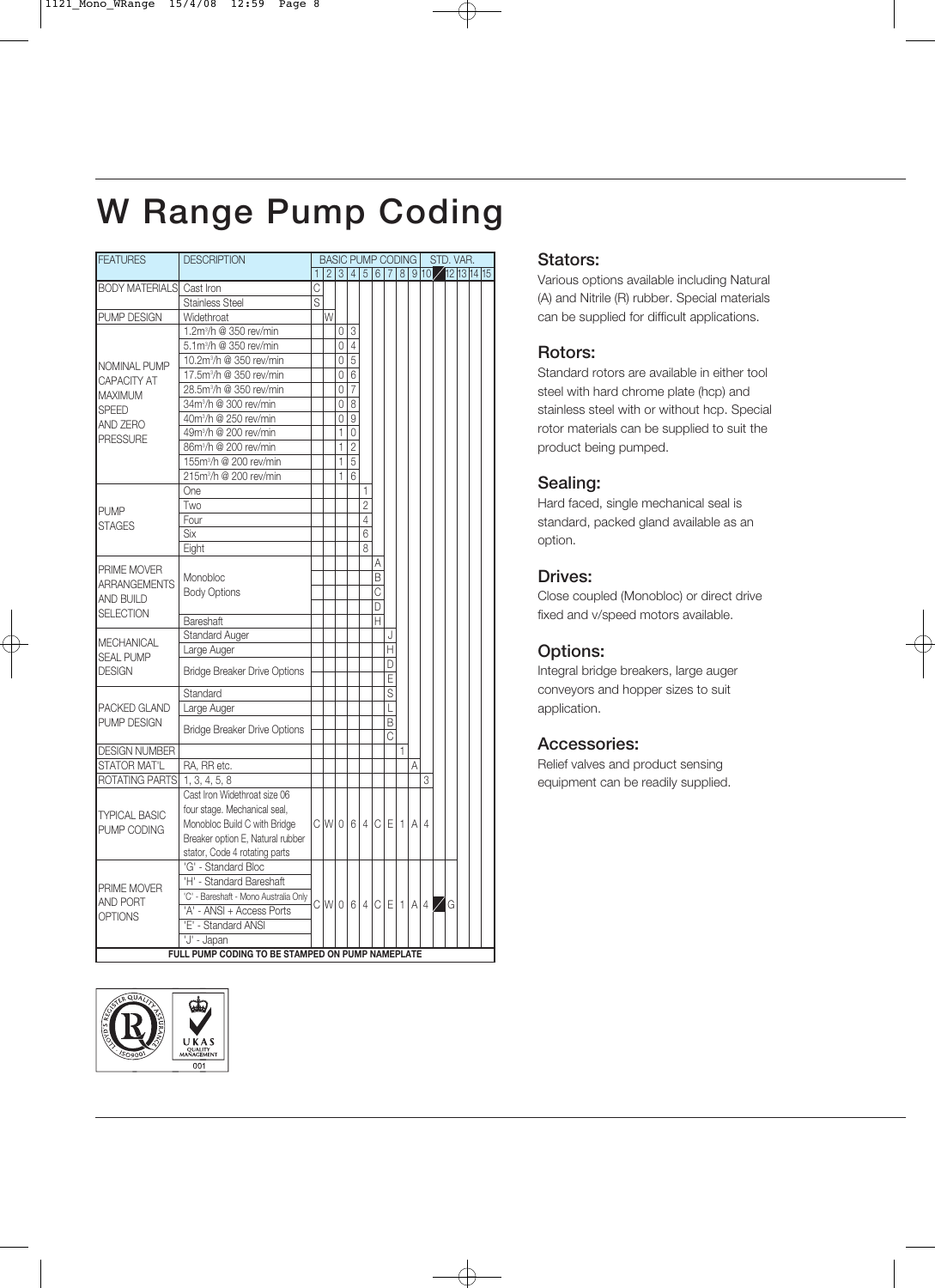# **W Range Dimensions**



| <b>MODEL</b>     |      |      | <b>STANDARD + BRIDGE BREAKER</b> | <b>STD</b> | <b>BRIDGE</b><br><b>BREAKER</b> |      | <b>ALL</b><br><b>MODELS</b> |                   |     |            |
|------------------|------|------|----------------------------------|------------|---------------------------------|------|-----------------------------|-------------------|-----|------------|
|                  | Y    | A    | <b>V</b> x W                     | S          | S <sub>1</sub>                  | Y    | A                           | <b>V x W</b>      | S   | D          |
| W032             | 720  | 1156 | 320 x 170                        | 185        |                                 |      |                             |                   |     | $^{\star}$ |
| W034             | 750  | 1638 | 320 x 170                        | 212        |                                 |      |                             |                   |     | 50         |
| W041             | 835  | 1324 | 350 x 250                        | 232        |                                 |      |                             |                   |     | 65         |
| W042             | 835  | 1523 | 350 x 250                        | 232        | 412                             | 770  | 1842                        | 750 x 250         | 282 | 65         |
| W044             | 890  | 1987 | 350 x 250                        | 245        | 425                             | 880  | 2293                        | 750 x 250         | 295 | 80         |
| <b>W051</b>      | 1045 | 1594 | 500 x 250                        | 247        |                                 |      |                             |                   |     | 80         |
| W052             | 1050 | 1859 | 500 x 250                        | 260        | 435                             | 770  | 2010                        | 750 x 250         | 310 | 80         |
| W054             | 1100 | 2500 | 500 x 250                        | 285        | 460                             | 765  | 2657                        | 750 x 250         | 335 | 100        |
| W061             | 1265 | 1845 | 650 x 360                        | 285        |                                 |      |                             |                   |     | 100        |
| W062             | 1270 | 2249 | 650 x 360                        | 310        | 515                             | 1030 | 2484                        | 1000 x 360        | 375 | 100        |
| W064             | 1330 | 2964 | 650 x 360                        | 320        | 525                             | 1035 | 3212                        | 1000 x 360        | 395 | 125        |
| W071             | 1300 | 2034 | 650 x 360                        | 330        |                                 |      |                             |                   |     | 125        |
| W072             | 1300 | 2402 | 650 x 360                        | 330        | 525                             | 1025 | 2675                        | 1000 x 360        | 415 | 125        |
| <b>W074</b>      | 1410 | 3395 | 650 x 360                        | 405        | 600                             | 1035 | 3665                        | 1000 x 360        | 465 | 125        |
| W081             | 1300 | 2078 | 650 x 360                        | 330        |                                 |      |                             |                   |     | 125        |
| W082             | 1370 | 2581 | 650 x 360                        | 340        | 550                             | 1040 | 2865                        | $1000 \times 360$ | 505 | 125        |
| W084             | 1440 | 3590 | 650 x 360                        | 405        | 615                             | 1030 | 3847                        | 1000 x 360        | 505 | 150        |
| W091             | 1550 | 2407 | 800 x 450                        | 360        |                                 |      |                             |                   |     | 150        |
| W092             | 1550 | 2869 | 800 x 450                        | 360        | 575                             | 1045 | 3053                        | 1000 x 450        | 505 | 150        |
| W <sub>101</sub> | 1550 | 2485 | 800 x 450                        | 360        |                                 |      |                             |                   |     | 150        |
| W102             | 1625 | 3153 | 800 x 450                        | 405        | 655                             | 1042 | 3410                        | 1000 x 450        | 550 | 150        |
| W <sub>121</sub> | 1600 | 2784 | 800 x 450                        | 450        |                                 |      |                             |                   |     | 200        |

#### NOTES:-

1. All dimensions in millimetres unless otherwise stated and for guidance only.

For full certified drawings refer to Mono Pumps Ltd., Audenshaw, Manchester.

2. Shaft diameters are to BS 4506: 1970 and keyways to ISO R773.

End Cover dimensions to BS EN 1092.

4. Dimension Y is the preferred dismantling space. Consult Mono Pumps Ltd. Audenshaw, Manchester for minimum dismantling space.

5. Please refer to Mono Pumps Ltd. Audenshaw, Manchester, for hopper drilling details.

6. V&W - Standard hopper size. For extended hopper sizes, please refer to Mono Pumps Ltd.<br>7. For models and dimensions not shown above, please contact Mono Pumps Ltd.

7. For models and dimensions not shown above, please contact Mono Pumps Ltd.

 $\star$  1<sup>1</sup>/<sub>2</sub>" BSP outlet provided